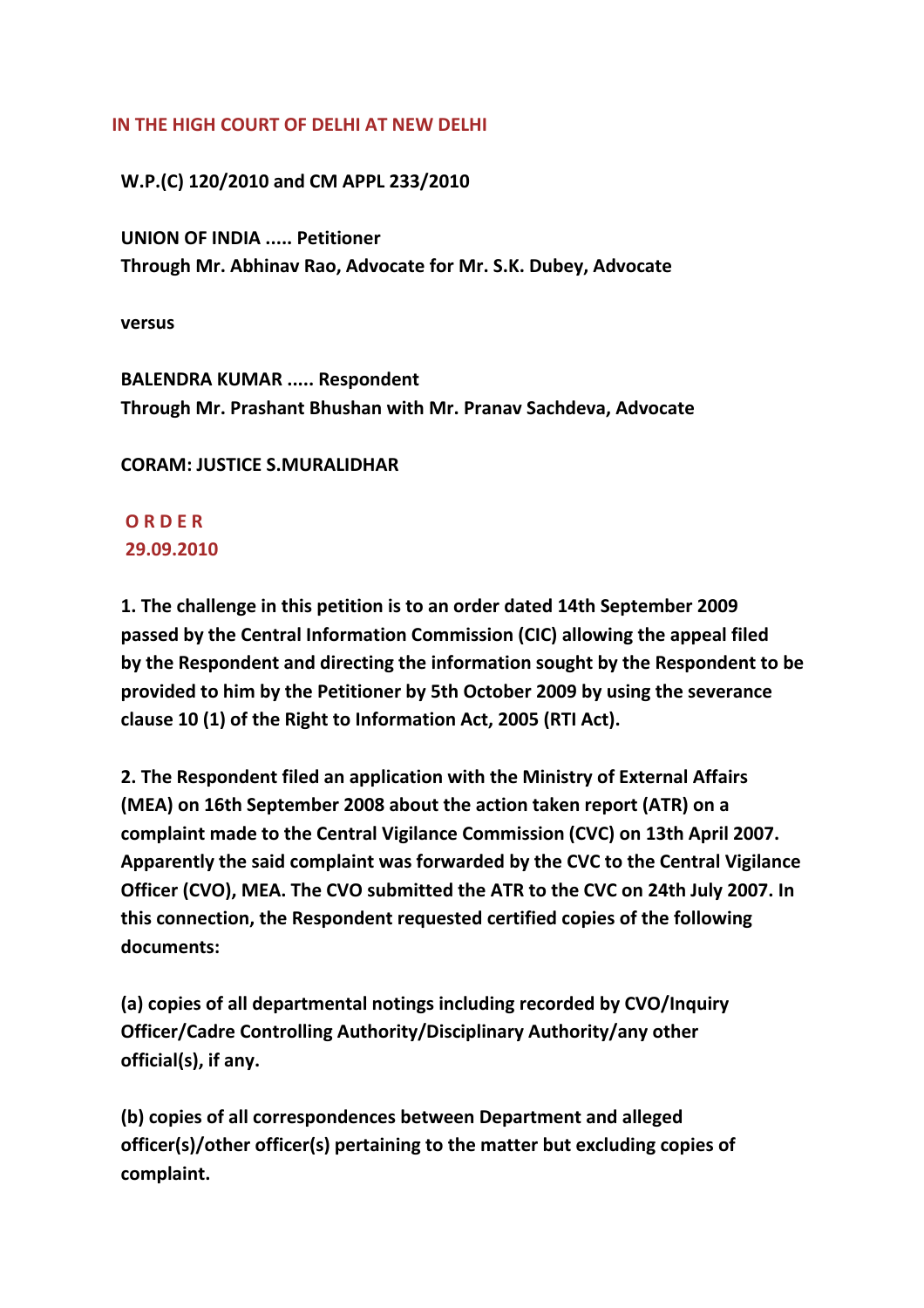**(c) copies of all notes recorded upon oral inquiry.**

 **3. On 11th November 2008 the Central Public Information Officer (CPIO), MEA wrote to the Respondent declining the information under Section 8(i)(j) of the RTI Act. The first appeal filed by the Respondent was rejected by the Appellate Authority of the MEA on 5th October 2008, concurring with the reasoning of the CPIO. The Respondent then filed a second appeal before the CIC.**

 **4. Before the CIC the Respondent explained that the complaint was about certain incidents of alleged misuse of government money in the Embassy of India, Ankara, Turkey in March 2007. The Respondent had come to know that the ATR submitted, the CPIO had held that most of the allegations were baseless and that some procedural error might have occurred but without any financial loss to the Government. The CPIO accordingly opined that the matter should be closed by the CVC. On the basis of the ATR, the CVC decided not to further proceed with the matter. The Respondent urged that it was a right of a citizen to know the action the concerned public authority had taken on the complaint made to it.**

 **5. At the hearing on 18th May 2009, the CIC held that there was no merit in the CPIO`s denial of information as personal information by invoking Section 8 (1)(j) of the RTI Act since the public interest in this case far outweighs any harm done to protected interests. Accordingly, the CPIO was directed to provide all the information sought by the Respondent in his RTI application by 15th June 2009 under intimation to the Commission.**

 **6. Thereafter, the CIC received a letter dated 15th June 2009 from the CPIO, MEA seeking review of its order 18th May 2009 in view of the objection raised by the Third Party i.e. the Ambassador of India at Turkey during the relevant time. The MEA invoked the provisions of Section 11 of the RTI Act. Notice was sent to the Ambassador for the hearing on 17th August 2009. On that hearing the CVO file containing the enquiry report and other relevant documents were brought in a sealed cover to the office of the CIC. These were inspected by the Commissioner and returned to the representative of the MEA. The Ambassador was heard by the CIC on 28th August 2009. She also produced a few documents before the CIC clarifying the complaint against her and about the outcome of the investigation.**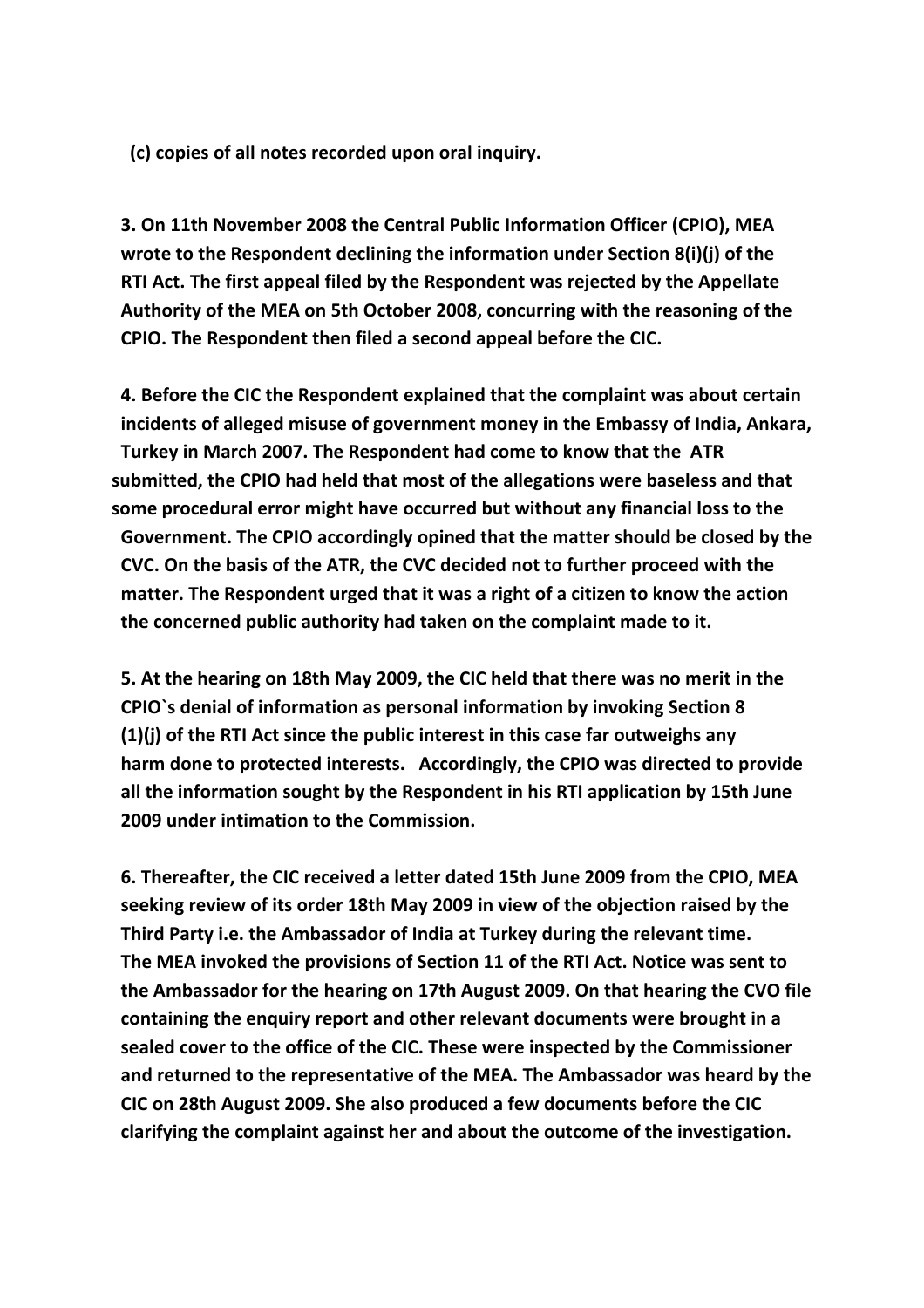**7. It was contended before the CIC by the representative of the MEA that since the information sought related to a case which had been closed after completion of the enquiry, the disclosure of the information sought would indicate lack of confidence in the investigations conducted by the MEA and the CVC. The CIC rejected this contention on the ground that neither the RTI Act 2005 nor any other law in force in India states that information pertaining to a closed case cannot be disclosed.**

 **8. Thereafter, the CIC in the impugned order has set out the observations upon the inspection of the enquiry report and the notings from the file of the CVO. Most of the allegations have been found to be baseless and therefore, with the approval of the Foreign Secretary, and in view of the categorical report from the CVO, the CVC concurred in not pursuing the matter further. According to the enquiry report, there were administrative procedural lapses, which however had not led to any loss to the government. Nevertheless, the same had been noted by the concerned officials for rectification and future compliance.**

 **9. The impugned order of the CIC also notes that the CVO file was once again perused by the CIC on 28th August 2009. The observations of the CIC on the further examination are as under:**

 **The contents of the CVO file inspected by the Commission clearly indicate that the information therein are not by any stretch of imagination personal information pertaining to the Ambassador. The allegations cast as well as the inquiry/investigation conducted were related to the Ambassador in her official capacity and dealt with alleged complaints about misappropriation of government money. The transactions with respect to government money is anyway liable for a government audit, which has been noted even during the investigation by various officials, so there can be no confidentiality and/or secrecy in divulging such information since the expenditure of government money by a government official in the official capacity as office expenses cannot be termed/categorized as personal information.**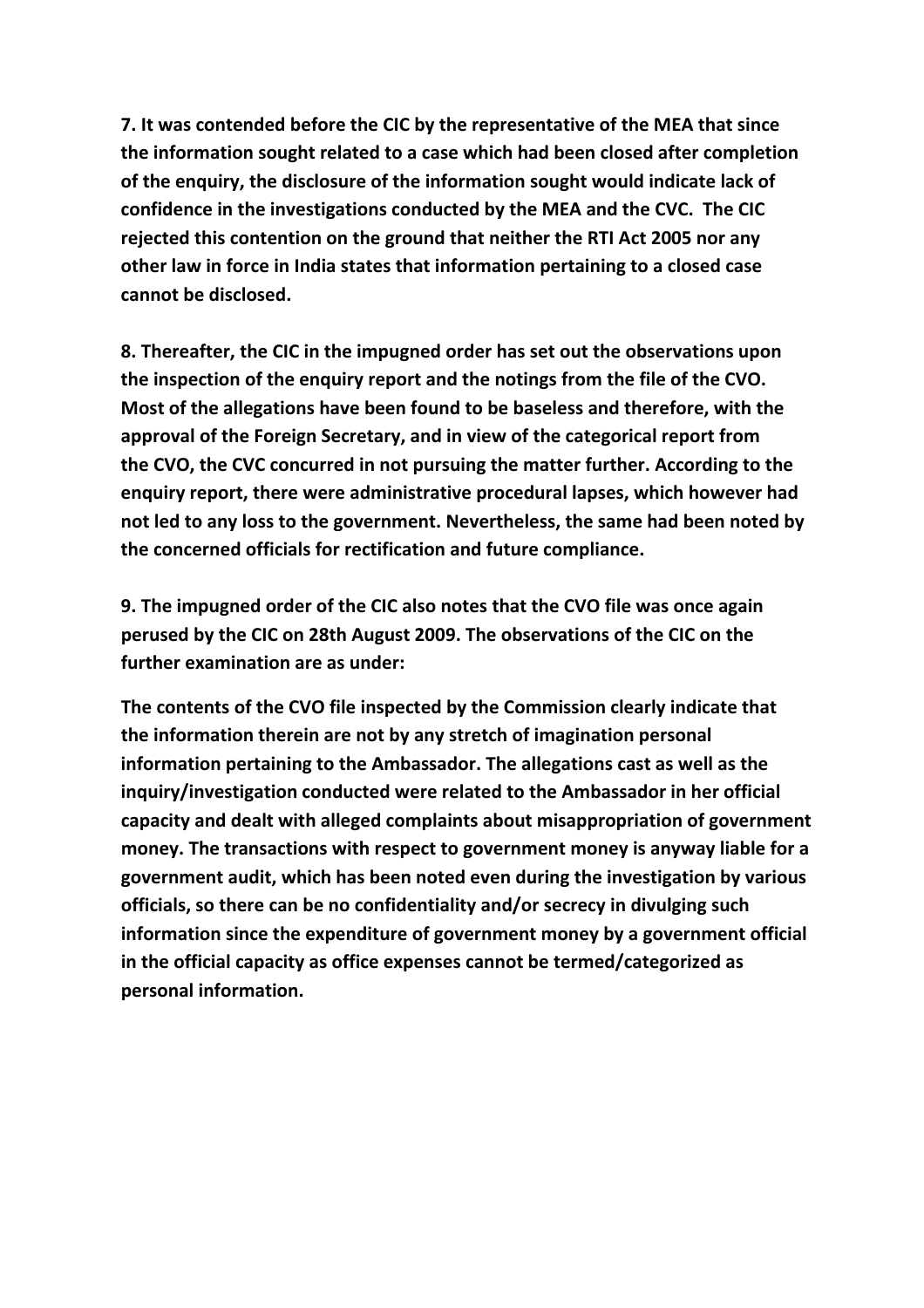### **10. An apprehension was expressed by the MEA before the CIC that:**

 **the disclosure of such classified information could adversely impact the morale of the members of the Ministry. The Respondent expressed his apprehension that the distortion and/or improper reporting of the order declaring such disclosure of information, by the media, in order to make the same sensational, may damage the image and reputation of such a senior official as well as the Ministry. Hence the Ministry, the Commission from disclosure of the information categorizing the said information as personal information.**

### **11. The CIC negatived this apprehension by observing that :**

 **In the instant case the disclosure of information relating to alleged charges of corruption and misappropriation of government money, wherein after a detailed investigation/ inquiry, the name and reputation of the public official concerned, had been declared unblemished, is actually crucial in strengthening the public faith in the functioning of the Ministry and the CVC. Since the allegation and/or complaint, vigilance enquiry and the enquiry reports were in respect of the Ambassador in her official capacity and related to her office and acts/omissions therein and also because all the information sought by the Appellant exists in official records already, hence the information cannot be classified as personal nor exemption be sought on that ground.?**

 **12. As far as the distortion of the CIC orders in the hands of the media is concerned, it was held that it could not be a ground for not disclosing the information. The CIC specifically dealt with the aspect of public interest in ordering disclosure of information pertaining to a third party under Section 11 of the RTI Act. The CIC observed as under:**

 **In this contention it is important to remember that the public interest has to be established in case the information sought otherwise merits non‐disclosure, falling within one of the exempted categories and not vice versa. It has amply been discussed in the foregoing paragraphs that since the information sought relates to allegations of misappropriation of government money, public money being at stake, the information cannot be considered as personal information and hence the information does not fall under provisions of Section 8 (1) (j) of the RTI Act 2005.?**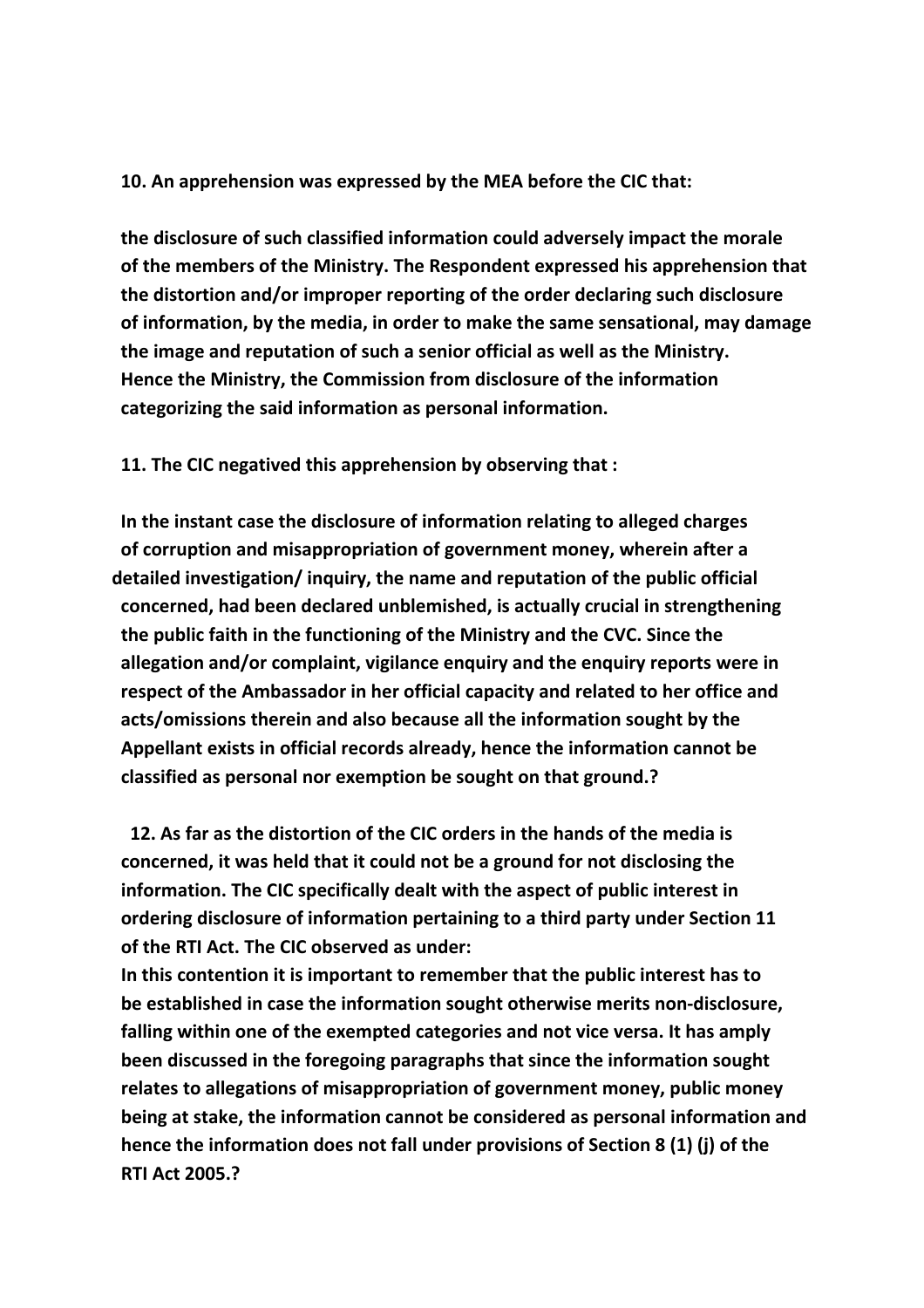**13. Consequently, the CIC directed that:**

 **the information as sought by the Appellant be provided by 5th October 2009, while using the severance clause 10 (1) of the RTI Act, if required, to severe parts exempted from disclosure in the enquiry report, under intimation to the Commission.**

 **14. The submissions of Mr. Abhinav Rao, learned counsel appearing for the Petitioner and Mr. Prashant Bhushan, learned counsel for the Respondent have been heard.**

 **15. Placing reliance upon the judgment of this Court in Arvind Kejriwal v. Central Information Commission 2010 VI AD (Delhi) 669 it was submitted by Mr. Rao that the defence of privacy in a case like the present one cannot be lightly brushed aside and that in the present case the rights of the Ambassador against whom the complaint was made outweighed the public interest in ordering disclosure.**

 **16. This Court is unable to accept the above submission. The judgment in Arvind Kejriwal was in the context of the information seeker wanting copy of the ACRs of Government officers from the level of Joint Secretary and above. The CIC in this context directed disclosure without even considering the applicability of Section 11 of the RTI Act. It was in the above context that this Court observed that where the information sought related to a third party the procedure under Section 11 (1) of the RTI Act could not be dispensed with. Consequently, the appeals filed by Mr. Kejriwal were restored to the file of the CIC for compliance with the procedure outlined under Section 11 (1) of the RTI Act.**

 **17. In the present case, as has been noticed hereinbefore, on a request of the MEA to review its order on the basis of Section 11 (1) of the RTI Act, the matter was heard on 25th August 2009 and 28th August 2009 and notice was issued to the Ambassador for personal hearing on 28h August 2009. The Ambassador was heard by the CIC. It was after carrying out this exercise under Section 11 (1) of the RTI Act that the CIC came to the conclusion that the public interest in disclosure of the information sought outweighed any right to privacy claimed by the Ambassador. Therefore, the decision in Arvind Kejriwal is of no assistance to the Petitioner.**